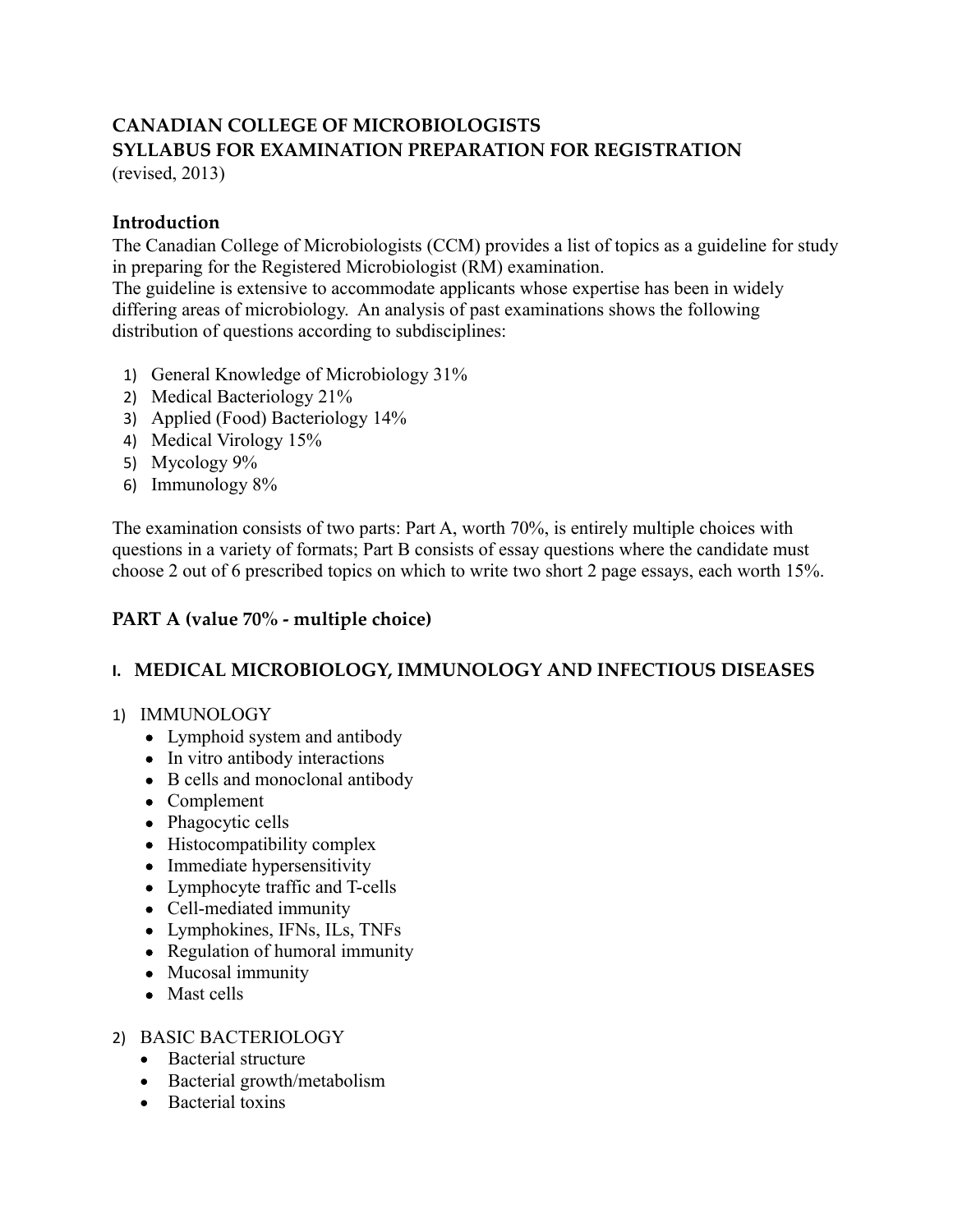- Bacterial genetics mechanisms of gene transfer
- Sterilization and disinfection
- 3) MEDICAL BACTERIOLOGY Mechanisms of pathogenicity: host parasite interactions
	- a) Gram-positive Cocci
		- Staphylococcus
		- Streptococcus
	- b) Gram-positive Rods
		- Mycobacterium
		- Corynebacterium, Listeria, Nocardia, Actinomyces and other Gram positive aerobes and facultative aerobes
		- Bacillus
		- Clostridium and other gram+ anaerobes
	- c) Enteric Gram-negative Rods
		- Escherichi coli
		- Salmonella, Klebsiella, Yersinia & Shigella
		- Vibrio & Aeromonas
		- Campylobacter and Helicobacter
	- d) Other Gram-negative Rods
		- Haemophilus
		- Pseudomonas and Legionella
		- Bordetella
		- Pasteurella, Brucella, Francisella
	- e) Gram-negative anaerobes
	- f) Gram-negative Cocci
		- Neisseria and Moraxella
	- g) Spirochaetes
		- Treponema
		- Borrelia
		- Leptospira
	- h) Wall-less Bacteria
		- Mycoplasma
		- Ureaplasma
		- L-forms
	- i) Obligate Intracellular Bacteria
		- Chlamydia, Chlamidiophila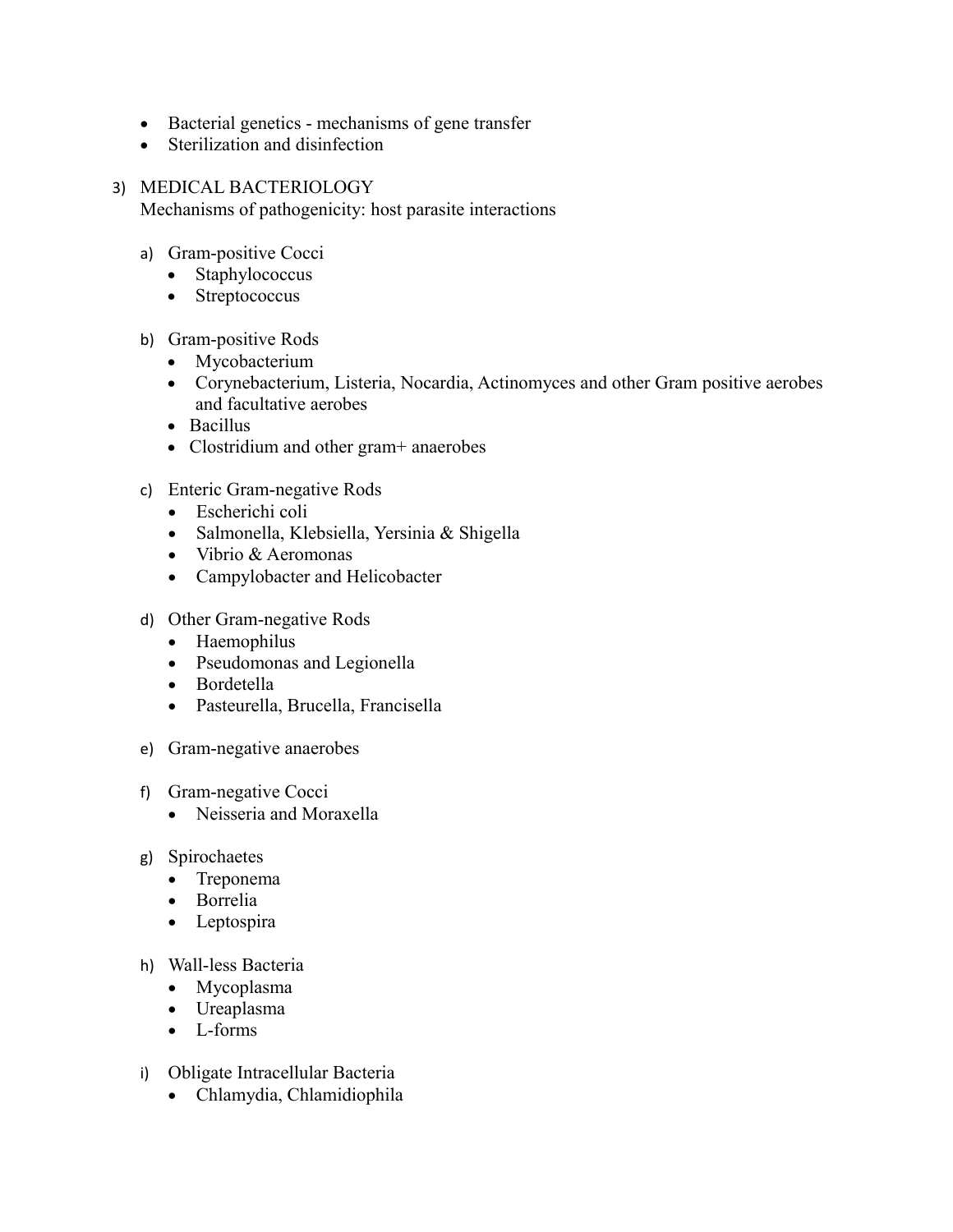- Rickettsiae
- 4) BASIC VIROLOGY
	- Nature & structure of viruses
	- Replication of viruses
	- Laboratory detection of viruses
- 5) MEDICAL VIROLOGY
	- a) Herpes virus
		- Herpes/Varicella-Zoster
		- Cytomegalo/EB virus
	- b) Hepatitis Viruses
		- $\bullet$  Heptatitis A, B, C, D, E
	- c) Papovaviruses and Poxviruses
		- Papilloma
		- Smallpox and other poxviruses
	- d) Enterovirus
		- Picornaviruses
	- e) Arboviruses.
		- Alphavirus (Western equine, Eastern equine encephalitis viruses)
		- Flavivirus (St. Louis encephalitis virus)
		- Bunyavirus (California encephalitis virus)
		- Yellow fever virus
		- Dengue virus
		- Ebola virus
		- Marburg virus
	- f) Rhabdoviruse and SlowVirus Diseases-of the Central Nervous System
		- Rabies
		- Slow viral infections
	- g) Gastroenteritis viruses
		- Reovirus
		- Coronavirus
		- Norwalk
		- Adenovirus
	- h) Orthomyxoviruses & Paramyxoviruses
		- Influenza viruses
		- Parainfluenza virus
		- Measles virus
		- Respiratory Syncytial virus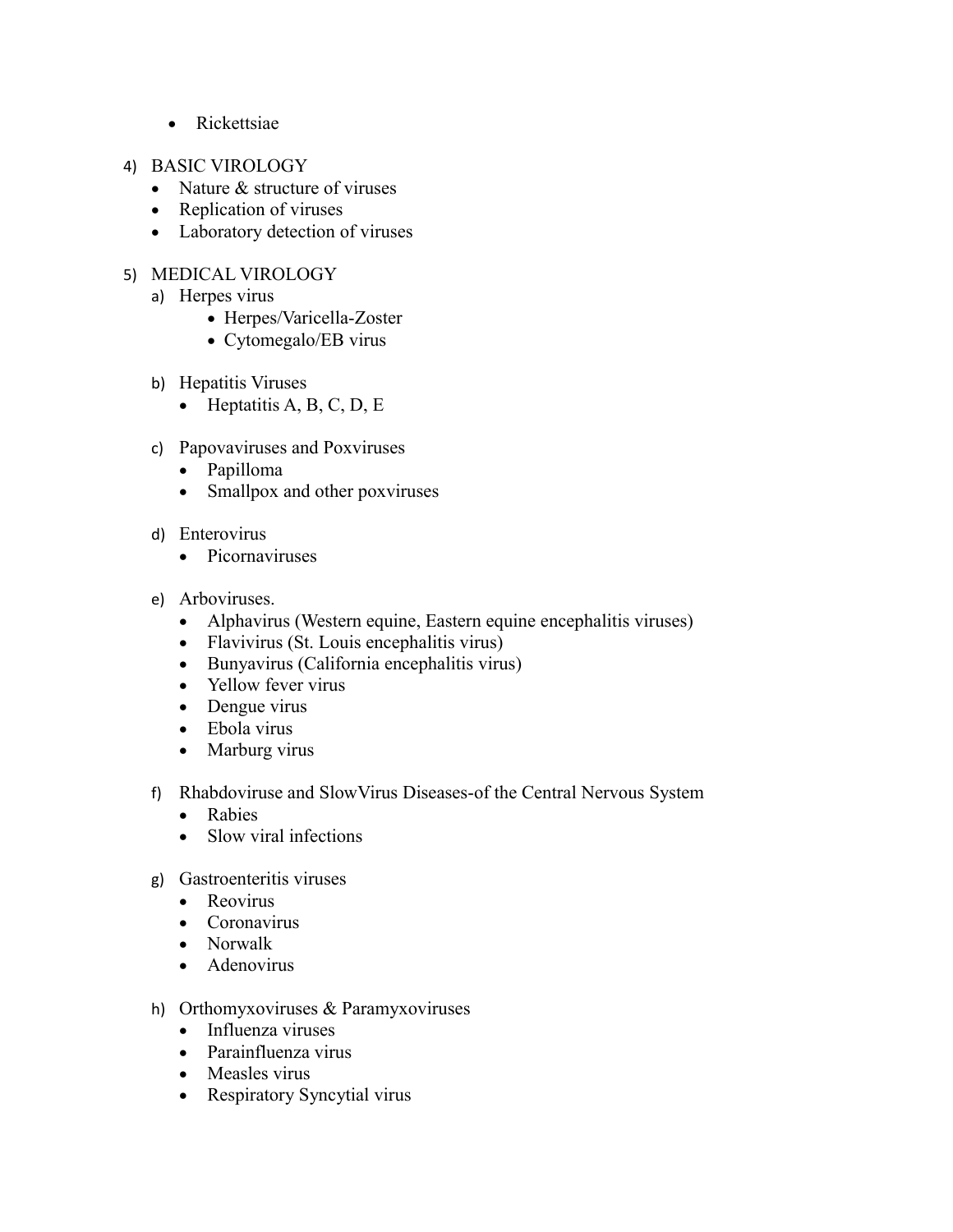- Mumps virus
- i) Retroviruses
	- $\bullet$  HTLV-1, 2
	- $\bullet$  HIV-1, 2
- j) Prion Diseases
	- Scrapie
	- Kuru
	- Bovine spongiform encephalopathy ("Mad Cow" disease)
	- Creutzfeldt-Jakob disease (CJD)

### 6) MEDICAL MYCOLOGY

- Superficial, cutaneous, and subcutaneous mycoses
- Systemic (Deep) mycoses
- Opportunistic mycoses (Candida and others)

### 7) MEDICAL PARASITOLOGY

- Entamoeba, Giardia,, Cryptosporidium, Balantidiurn
- Trichomonas, Cyclospora
- Toxoplasma, Pnemnoeystis
- Plasmodium
- Nematodes
- Cestodes and trematodes

### 8) OTHER SUBJECTS

Some knowledge of the following aspects of infectious diseases is desirable:

- Epidemiological aspects of infectious disease
- Outbreak investigations
- AIDS
- Central nervous system infections
- Sexually transmitted diseases
- Gastrointestinal infections and food poisoning
- Types of hypersensitivity
- Immunity to virus infections
- Humoral and phagocytic deficiencies
- T-cell deficiency diseases
- Secondary immune deficiency
- Anaphylaxis and immunotherapy
- Urticaria and food allergy
- Immune hemolysis
- Pathologic mechanisms of autoimmunity
- Organ-specific autoimmunity
- Loss of tolerance
- HLA and disease
- Systemic Lupus Erythematosis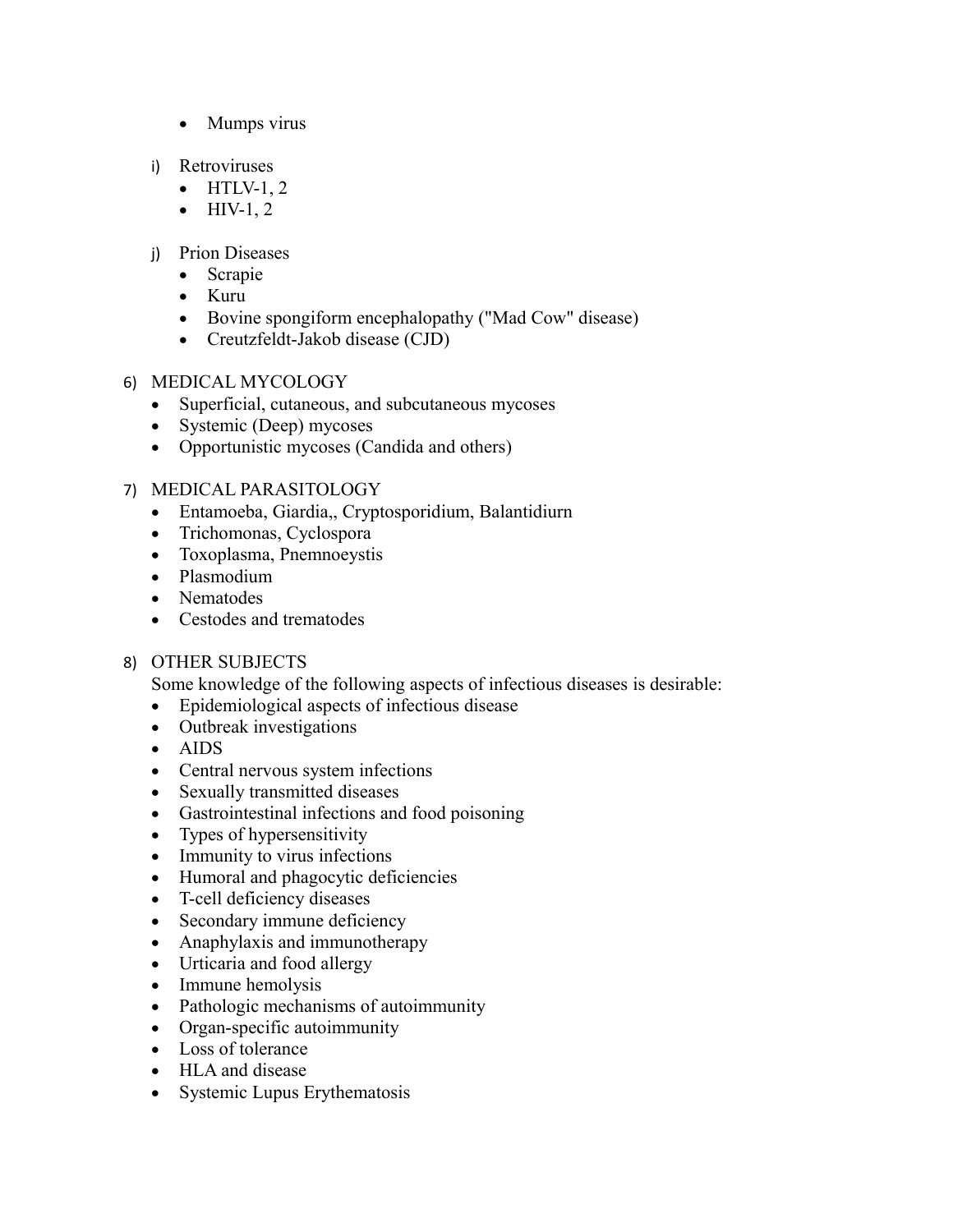- Transplantation
- Immunization
- Immunosuppression

### **II. INDUSTRIAL AND &APPLIED MICROBIOLOGY**

- 1) Factors affecting Life and Death of Microorganisms
	- Temperature
	- UV Irradiation
	- Water activity
	- $\bullet$  pH
	- Oxidation/reduction
	- Organic acids
	- Curing salts
	- Antibiotics
	- Gases (e.g.  $MAP$ )
	- Packaging
	- Cleaning, Disinfection, Hygiene
	- Prevention of Post-Processing Abuse
	- Other Preservatives
- 2) Significance of Microorganisms
	- Indication
	- Food-borne disease bacteria
	- Food-borne viruses
	- Food-borne parasites
	- Food-borne microbial toxins
	- Other food-borne microorganisms
- 3) Methods of enumeration
	- $\bullet$  SPC
	- Coliform
	- Pathogens (e.g., Staphylococcus aureus, Salmonella, Listeria)
- 4) Rapid Methods-in Microbiology
	- Concepts of probability and sampling
	- Procedures to investigate food-borne illnesses
	- Statistical methods for food quality management
	- HACCP
- 5) Microbial Technology
	- Starter cultures
	- Food/feed yeasts
	- Microbial insecticides
	- Vinegar fermentation
	- Enzyme production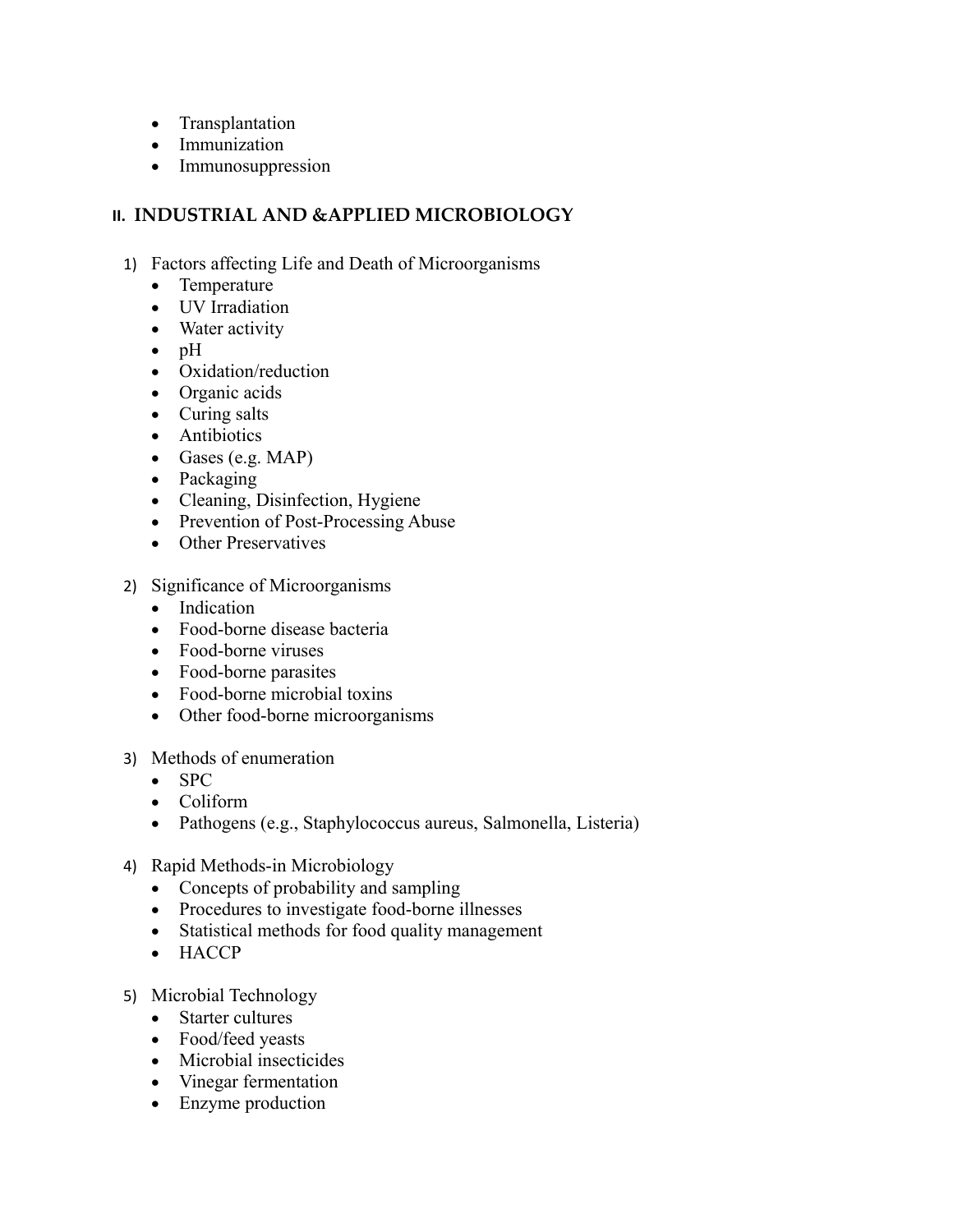- Alcohol production
- 6) Rapid Detection Methodologies
	- Monoclonal Antibodies
	- Fluorescent Ab staining
	- $\bullet$  EIA
	- Immunohistologies
	- Immunomagnetic separation
	- PCR and other amplification techniques and applications thereof
	- Molecular typing techniques
	- PFGE
	- RFLP
	- GLC, HPLC
	- Reporter Phage
- 7) Microbiology of Air
- 8) Microbiology of domestic water and sewage
- 9) Soil microbiology (Microorganisms as geochemical agents)

### **III. BIOSAFETY**

- 1) Principles of Biosafety
	- Individual protection and safety
	- Immunoprophylaxis
	- Surveillance
	- Classification of infectious agents
	- MSDS
	- WHMIS
- 2) Containment levels
	- Biosafety level criteria
	- Biological safety cabinets
- 3) Risk assessment
- 4) Transportation and packing
- 5) Importation and documentation
- 6) Disposal methods

**PART B. ESSAY QUESTIONS** (The following are given as examples and have been used on recent examinations)

## **WRITE BRIEFLY ON ANY TWO OF THE FOLLOWING QUESTIONS**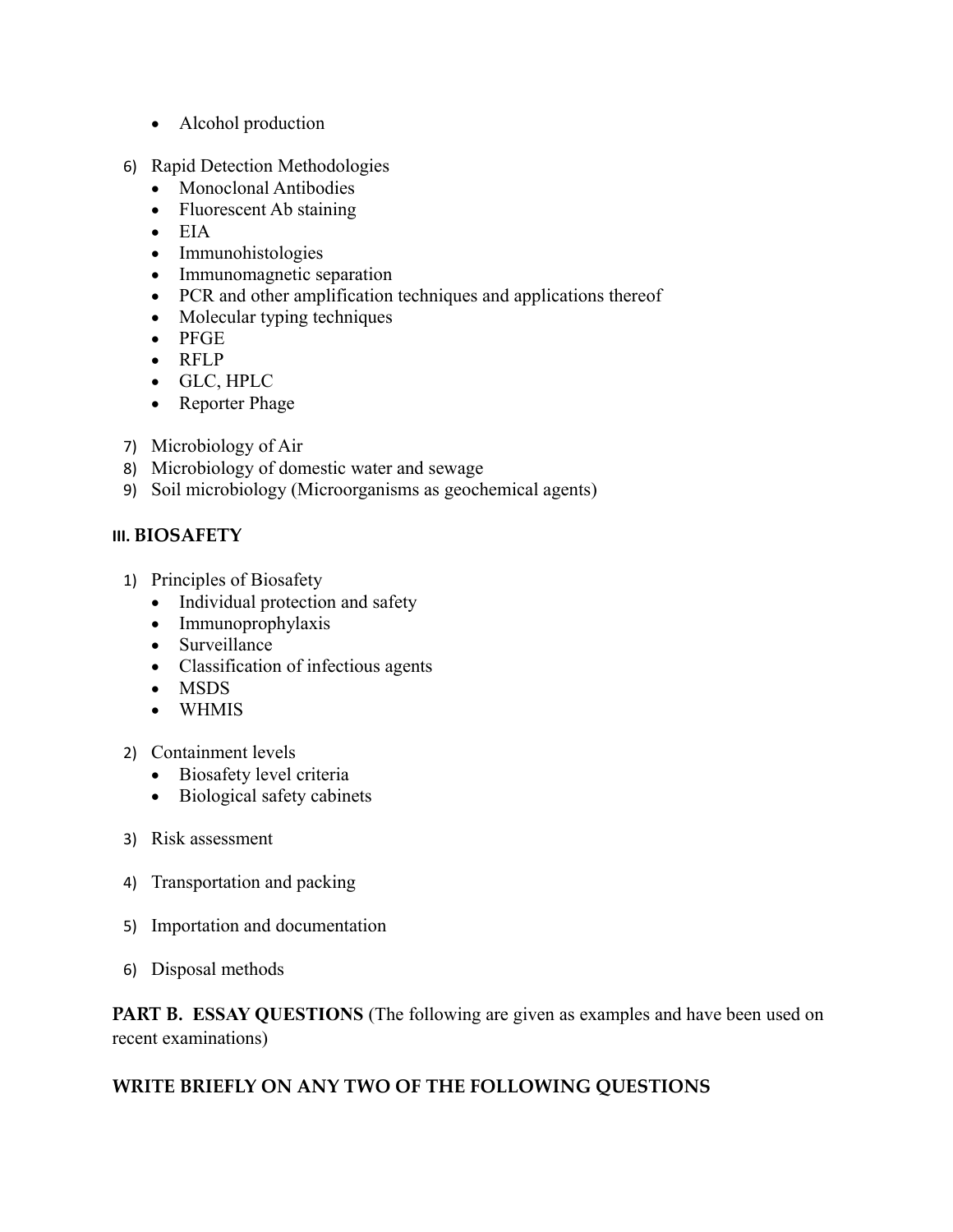Do not exceed two (2) pages (Value 15% each).

- 1) Serologic tests for syphilis still form a major part of a diagnostic immunology laboratory function. Discuss these tests in terms of sensitivity, specificity and customary usage.
- 2) Outline a protocol for the isolation and identification of aerobic streptococci.
- 3) Describe the basic differences between viruses and bacteria and show how these effects their laboratory identification.
- 4) Briefly describe the meaning of genetic engineering and discuss potential benefits and problems.
- 5) Discuss the significance of the presence of coliforms in foods.
- 6) List in succession the steps involved in the isolation of Salmonellae from foods and explain briefly the rationale for each step.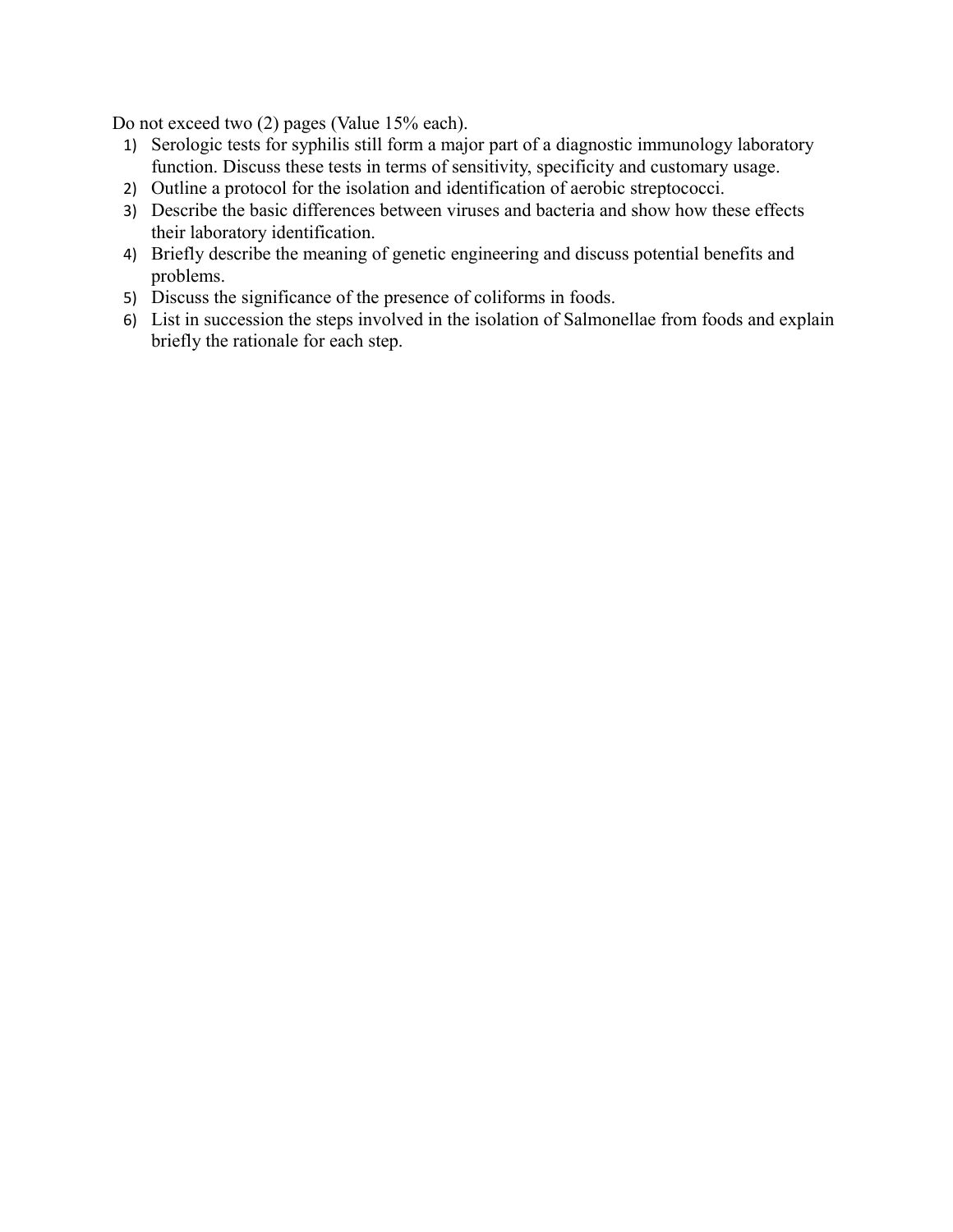# **Canadian College of Microbiologists RM (CCM) PRACTICE EXAMINATION (This is only an example of the certification examination. It includes questions that have been asked in previous examinations. It is intended for study purposes only.)**

Part A. Choose the single most correct answer

### **1) An organism that uses glucose as an energy source is:**

- a) organolithotrophic
- b) photoorganotrophic
- c) chemolithotrophic
- d) chemoorganotrophic
- e) an organoautotroph

### **2) Which of the following techniques yields a viable count?**

- a) most probable number
- b) direct microscopic count
- c) nitrogen deternination
- d) turbidometry
- e) dry weight determination

### **3) 3. 95% ethanol is used in the Gram stain:**

- a) as a mordant which causes Gram-positive bacteria to remain stained
- b) to extract safranin from gram positive bacteria
- c) to dissolve a crystal violet-iodine complex
- d) to decolorize gram negative bacteria
- e) to dissolve the lipoposaccharide complex in gram negative bacteria

### **4) The respiratory chain of bacteria is located in the:**

- a) mitchondria
- b) cell membrane
- c) cell wall
- d) ribosomes
- e) cytoplasm

## **5) Phage typing:**

- a) is a method for tracing phage infections
- b) is useful in epidemiology
- c) is based on the fact that phages have a very wide host range
- d) will not differentiate between two bacteria which have identical biochemical
- e) patterns
- f) is only useful with Gram positive bacteria
- **6) Sodium thioglycollate is incorporated into nutrient media for the growth of which one of the following groups?**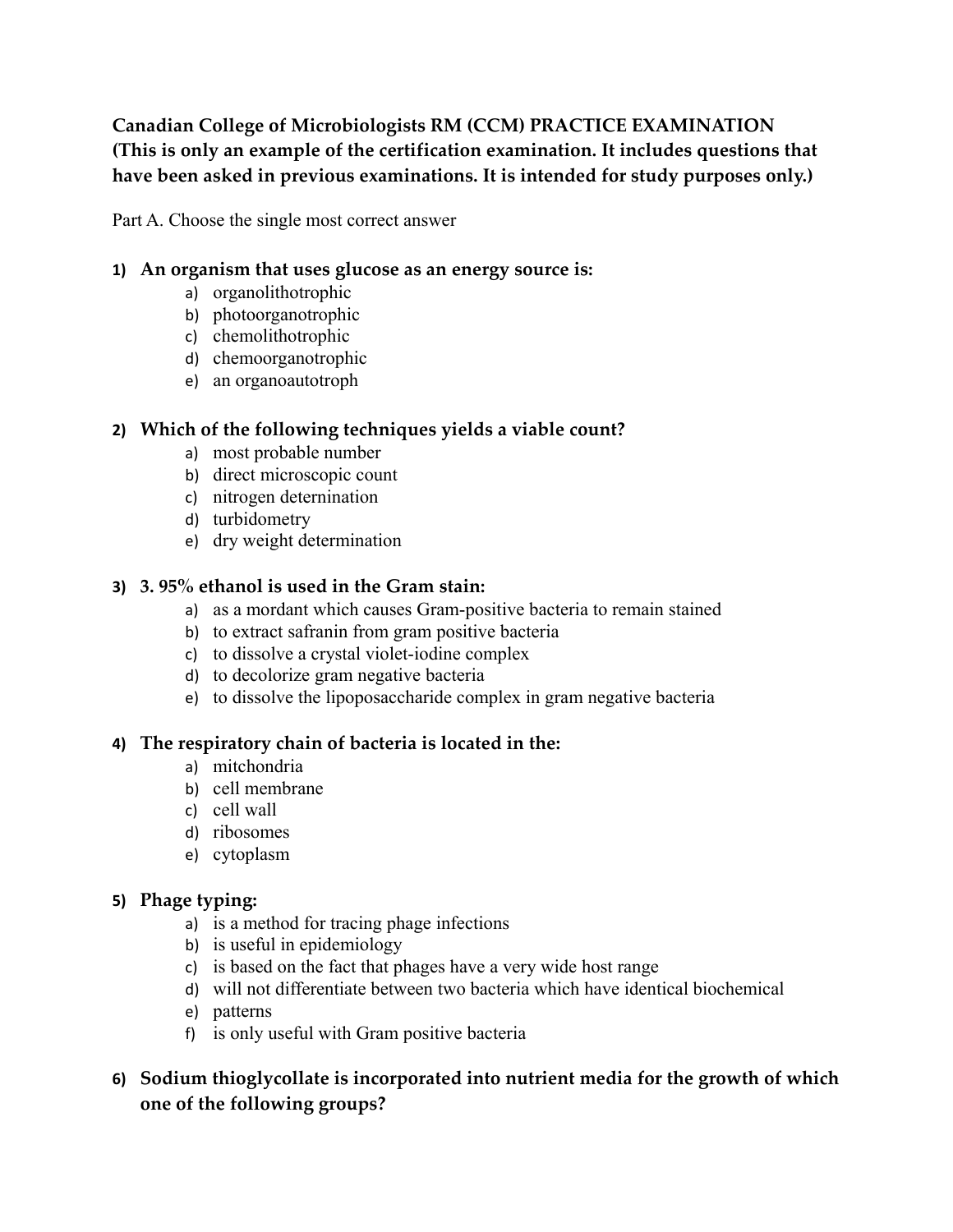- a) aerobic bacteria
- b) yeasts
- c) anaerobic bacteria
- d) halophilic bacteria
- e) thermophilic bacteria

#### **7) Bacteria which are designated as acid-fast:**

- a) exhibit the colour of the counter strain
- b) owe their staining characteristics to a large capsule
- c) have an accumulation of waxy materials in the cell wall
- d) are coccus types which divide in one plane
- e) lack cell walls

#### **8) A facultative halophile:**

- a) can grow in the presence or absence of increased amounts of salt
- b) requires 10% NaCl in its growth media
- c) requires 7.5% NaCI in its growth media
- d) is one whose growth is accelerated by but not dependent upon increased salt
- e) concentrations
- f) none of the above

# **9) When using a steam autoclave, it is necessary to monitor the sterilization process using Geobacillus (formerly** *Bacillus stearothermophilus) e***ndospores**

- a) with each load
- b) daily
- c) weekly
- d) monthly
- e) never

# **10) Bacterial endotoxins are:**

- a) heat stable
- b) lipopolysaccharide-protein complexes
- c) excreted into the medium
- d) both a) and b)
- e) all of a), b) and c)

### **11) Antibodies are:**

- a) mostly albumins
- b) surface structures of erythrocytes
- c) produced constitutively
- d) produced by macrophages that have ingested antigen
- e) none of a), b), c) or d)

## **12) Immunoglobulin G differs from lgA in:**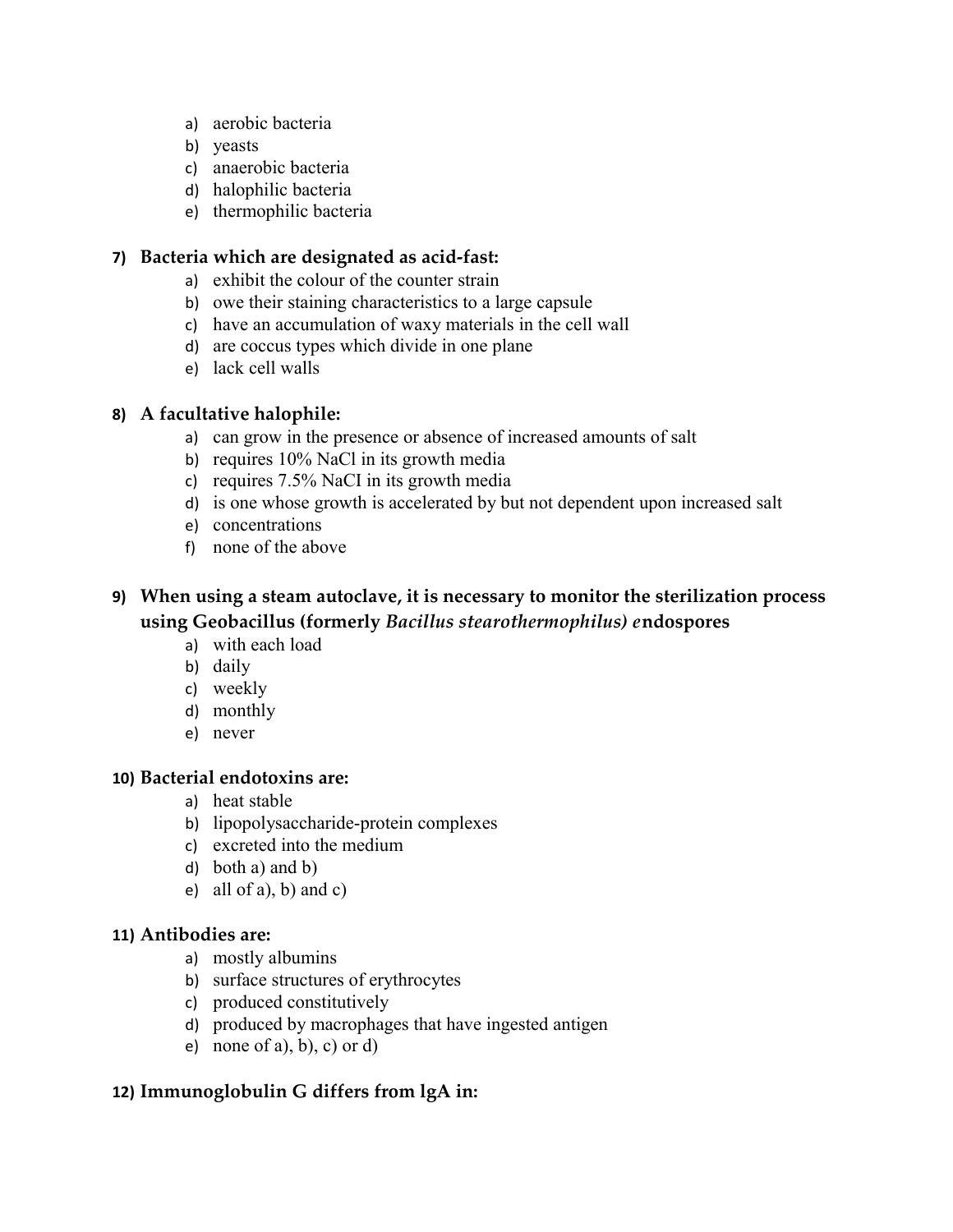- a) molecular weight
- b) carbohydrate content
- c) upon mild reduction, IgG breaks down to yield, finally 2 heavy chains and 2
- d) light chains, but lgA does not break down into subunits as a result of reduction
- e) of its disulphide linkages
- f) both a) and b)
- g) all of a), b) and c)

#### **13) An artificial active immunity against tetanus may be conferred on an animal by:**

- a) injecting tetanus antibody into its blood stream
- b) injecting large amounts of toxin
- c) injecting alum
- d) injecting antibiotics
- e) injecting toxoid

### **14) Lactobacilli contribute to food production by:**

- a) altering flavour
- b) enhancing nutritional value
- c) retarding spoilage and reducing contamination
- d) altering texture and appearance
- e) all of the above

## **15) In terms of the development and selection of yeast strains for use in a brewery there are a number of parameters important as scale-up criteria including:**

- a) production of high levels of fusel oils, esters and organo–sulphur compounds
- b) ethanol tolerance
- c) consistent high cell viability
- d) and b) above
- e) and c) above

## **16) There are three basic tests to detect coliform bacteria in water "Presumptive", "Confirmed" and "Completed". The following apply to these tests except:**

- a) they are performed sequentially
- b) they detect lactose fermentation by acid and gas production
- c) they use the MPN method
- d) they determine the dry cell weight of coliforms in the sample
- e) they use EMB agar

# **17) The genus of bacteria gaining dominance during the storage of chilled fresh meat and ultimately responsible for spoilage under aerobic conditions is:**

- a) *Bacillus*
- b) *Lactobacillus*
- c) *Moraxella*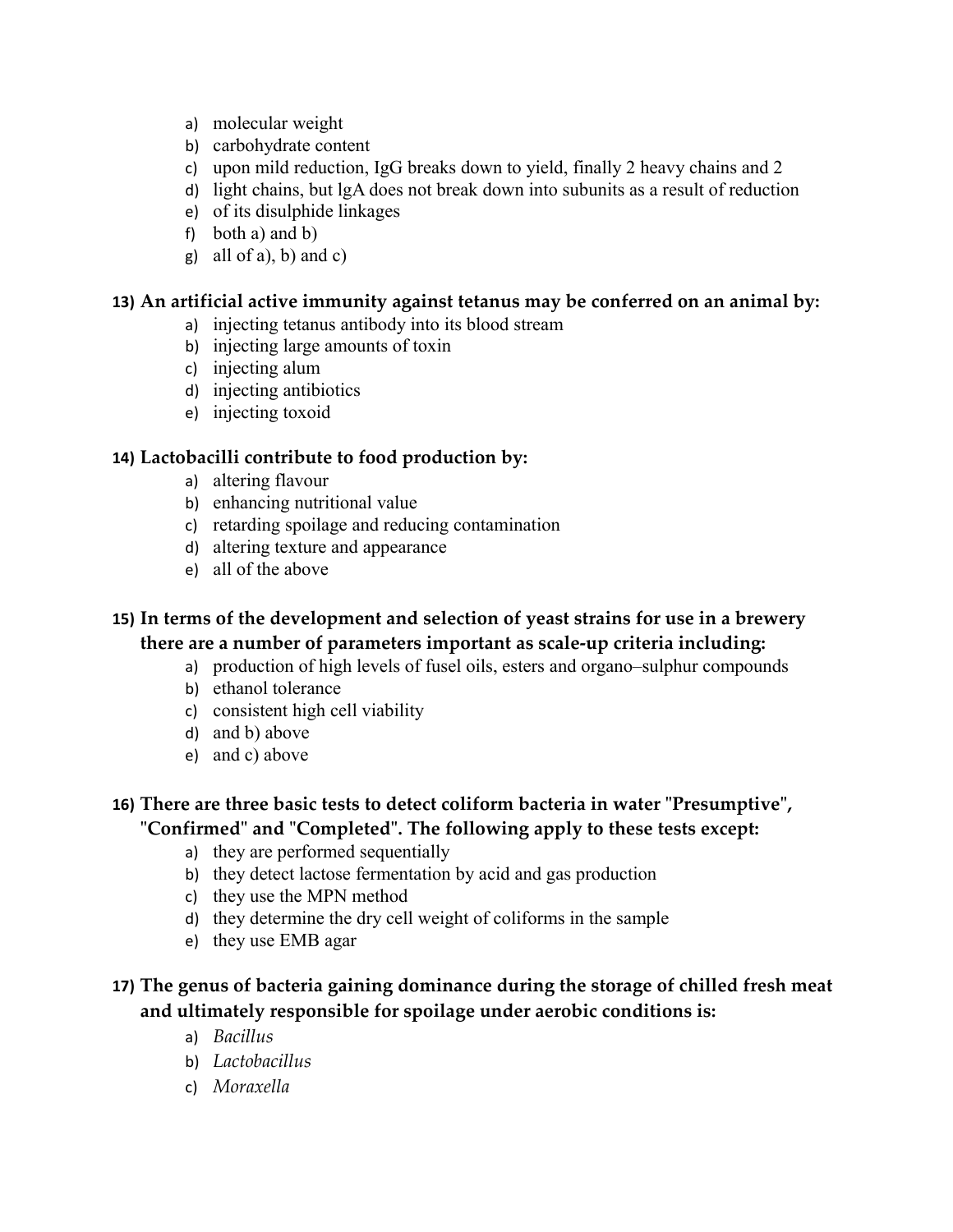- d) *Enterobacter*
- e) *Pseudomonas*

**18) Which of the following food groups is the most important vector of food-borne pathogens in Canada?**

- a) Dairy
- b) Seafoods
- c) Poultry
- d) Red Meats
- e) Baked Goods

**19) Most psychrotrophic bacteria responsible for the spoilage of chilled foods will not grow at:**

- a)  $-2$ <sup>o</sup>C
- b)  $5^{\circ}$ C
- c)  $5^{\circ}$ C
- d) 25°C
- e) 37°C

# **20) Presence of faecal coliforms in pasteurized milk indicates:**

- a) post-pasteurization contamination
- b) use of unsanitary processing equipment
- c) inadequate pasteurization treatment
- d) a and b
- e) all of the above

## **21) The microbial spoilage of cheese stored at 5°C would most likely be.due to:**

- a) thermophilic microorganisms
- b) halophilic microorganisms
- c) psychrophilic microorganisms
- d) mesophilic bacteria
- e) autotrophic bacteria

## **22) Listeria infection is most frequently associated with consumption of:**

- a) **C**heese
- b) Poultry
- c) Eggs
- d) Seafood
- e) green vegetables

## **23)** *Vibrio parahaemolyticus* **gastroenteritis is most frequently associated with consumption of contaminated:**

a) poultry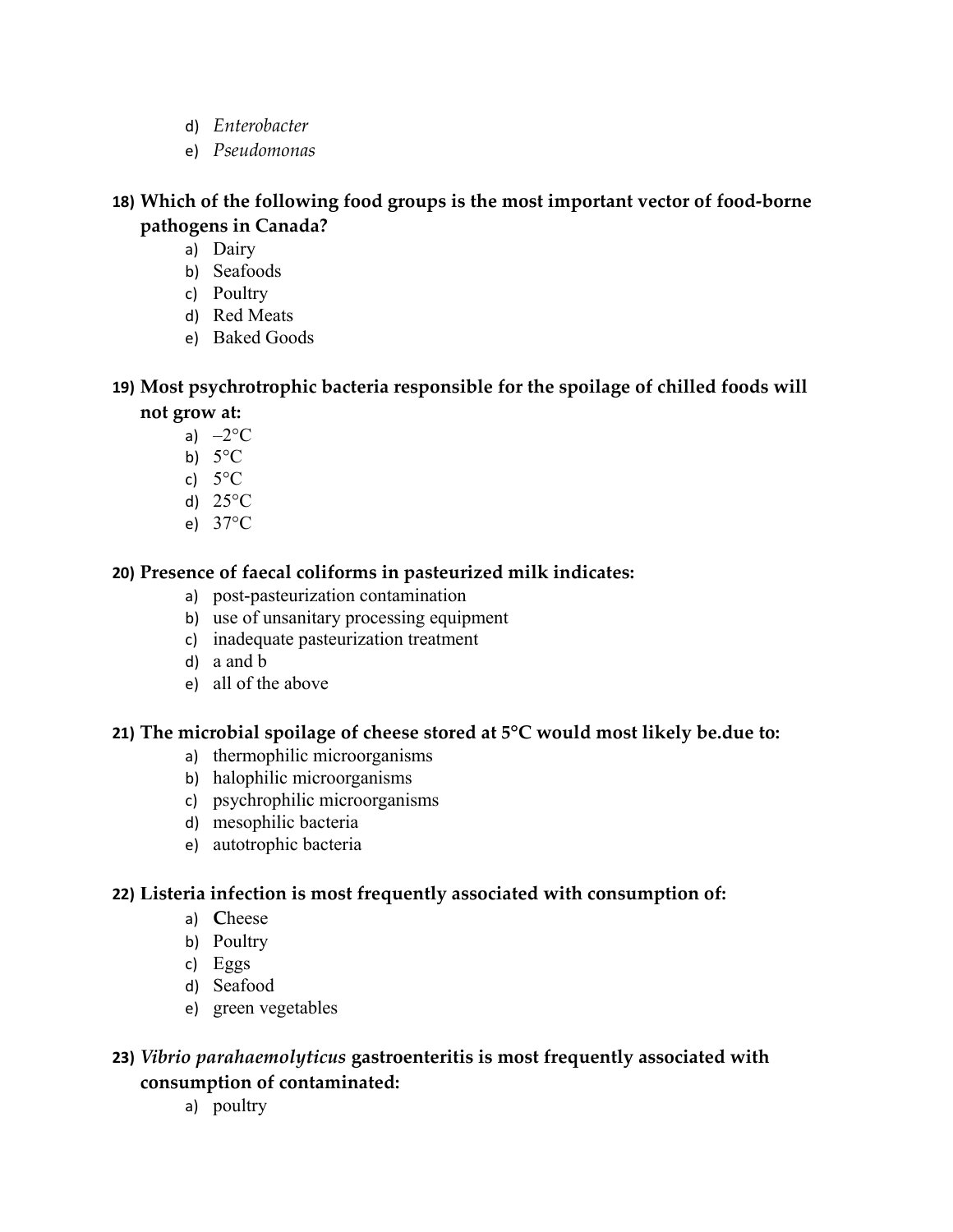- b) milk
- c) eggs
- d) seafood
- e) cheese

# **24) Which of the following biological preparations contains viable attenuated organisms?**

- a) diphtheria antitoxin
- b) tetanus antitoxin
- c) old tuberculin
- d) B.C.G. vaccine
- e) both a  $&$  b

## **25) Food poisoning due to** *Staphylococcus aur***eus is caused by:**

- a) endotoxin
- b) neurotoxin
- c) enterotoxin
- d) invasiveness of the ingested bacteria
- e) both a & b

# **26) A delicate film of spreading growth on a blood plate, incubated anaerobically, best describes the growth exhibited by:**

- a) *Clostridium tetani*
- b) *Proteus mirabilis*
- c) *Bacillus cereus*
- d) *Clostridium botulinum*
- e) *Morganella morganii*

# **27) For optimum haemolytic reactions, the medium used as a base for blood agar plates should be free from.**

- a) sodium chloride
- b) peptones
- c) glucose
- d) phosphates
- e) yeast extracts

# **28) Which of the following methods can best be used to sterilize a thermolabile substance such as serum?**

- a) tyndallisation
- b) autoclaving
- c) filtration
- d) hot air oven
- e) gaseous sterilization using ethylene oxide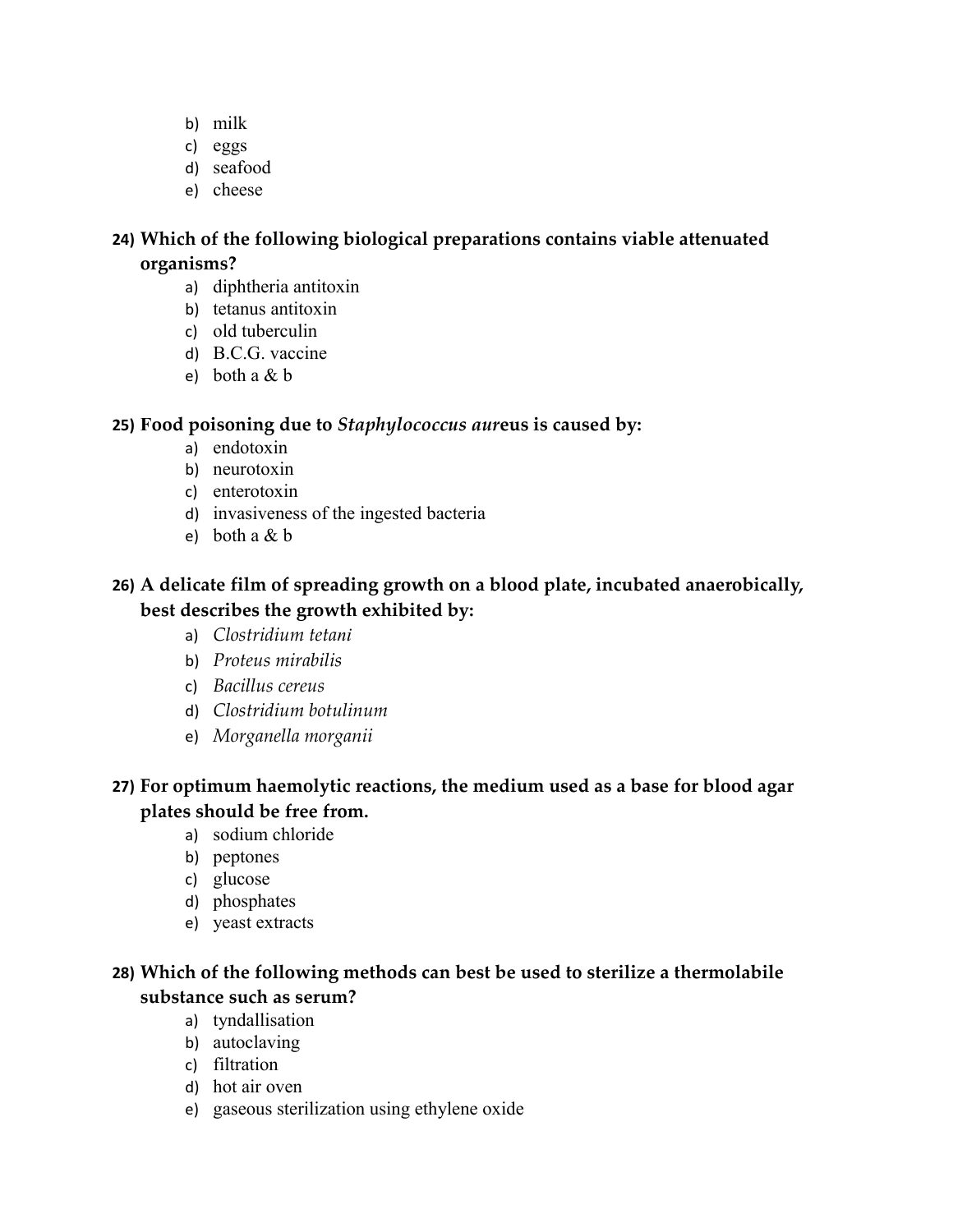# **29) All but one of the following organisms have been associated with urinary tract infections in humans. The exception is:**

- a) *Escherichia coli*
- b) *Enterobacter aerogenes*
- c) *Proteus mirabilis*
- d) *Bacillus anthracis*
- e) *Klebsiella pneumoniae*

### **30) Epidemic meningitis is most frequently caused by:**

- a) *Haemophilus influenzae*
- b) *Staphylococcus aureus*
- c) *Streptococcus pneumoniae*
- d) *Neisseria meningitis*
- e) *Escherichia coli*

# **31) The infection caused by** *Coxiella burnetii* **is an exception among the Rickettsiae in that:**

- a) the organism can be cultured on artificial media
- b) the infection is often transmitted to humans without the aid of an arthropod vector and presents with respiratory manifestations
- c) the organism is not sensitive to tetracycline
- d) the causative organism does not divide by binary fission
- e) a domestic animal is the reservoir for the organism

### **32) 32** *Streptococcus pneumoniae* **can cause:**

- a) a meningitis
- b) pneumoniaotitis media
- c) conjunctivitis
- d) all of the above

### **33) Bacterial endotoxin is:**

- a) usually found in the cell wall of Gram-positive bacteria
- b) released only upon death of the bacterial cell
- c) part of the cytoplasmic membrane in Gram-negative bacteria
- d) lipid A
- e) lipoteichoic acid

### **34)** *Streptococcus pneumoniae* **produces what type of hemolysis on blood agar?**

- a) Alpha
- b) Gamma
- c) Beta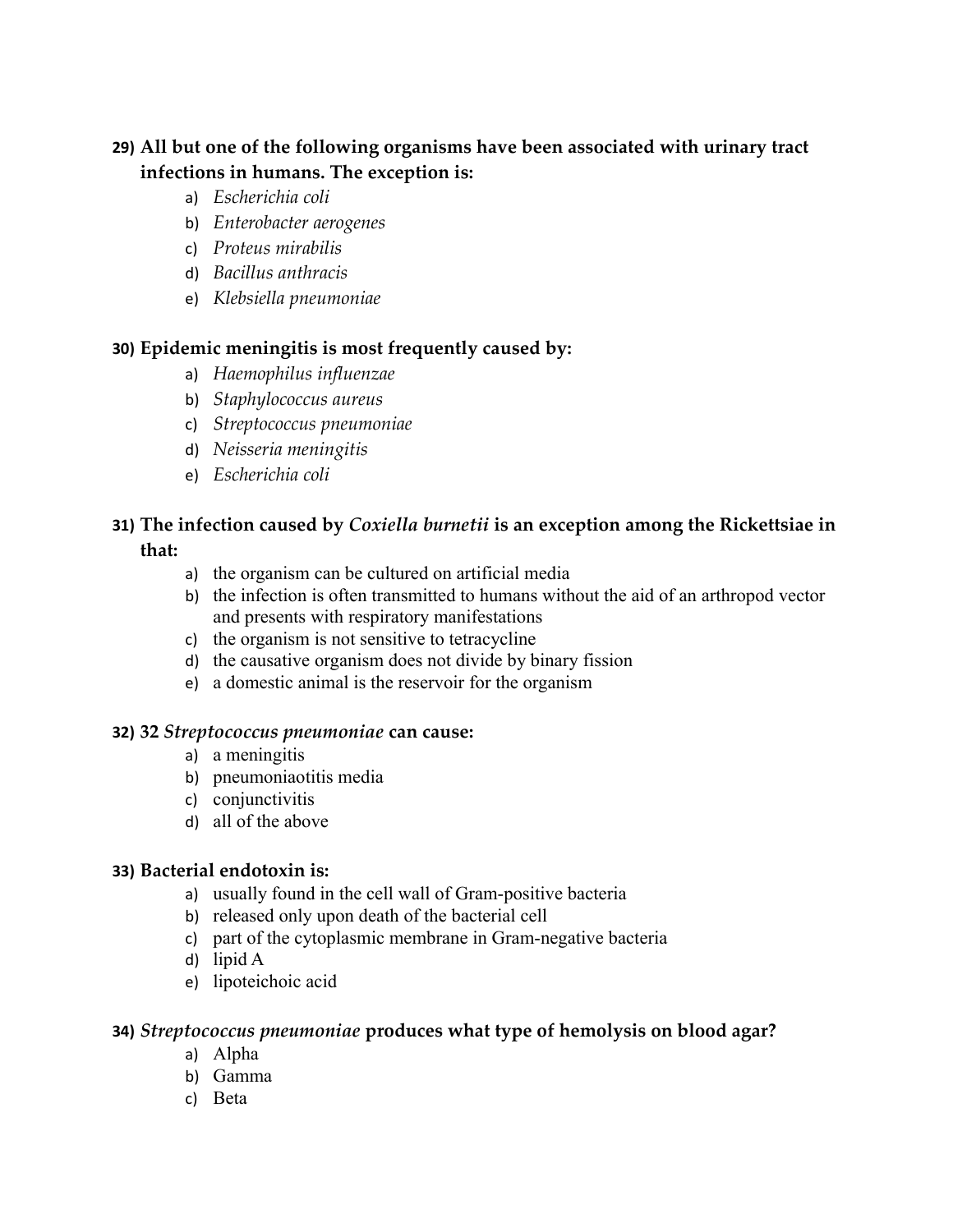- d) Target
- e) Greek

## **35) If you had to maintain the viability of a specimen containing Neisseria gonorrhoeae, what temperature would you select?**

- a)  $4^{\circ}$ C
- b) 20°C
- c) 28°C
- d) 37°C
- e) 42°C

## **36) Which of the following is not produced by Staphylococcus aureus?**

- a) Catalase
- b) Hyaluronidase
- c) Coagulase
- d) Fibrinolysin
- e) erythrogenic toxin

### **37) Corrosion of water pipes is caused by:**

- a) *Acidithiobacillus thiooxidans*
- b) Slime-forming bacteria
- c) *Acidithiobacillus ferrooxidans*
- d) *Desulfovibrio desulfuricans*
- e) Algae

## **38) The vegetative growth of a fungus is composed of thread-like filaments called:**

- a) Sporangia
- b) Rhizoids
- c) Roots
- d) Hyphae
- e) Blastospores

### **39) Yeasts are:**

- a) colonisers of some parts of the human body
- b) Gram positive
- c) sometimes filamentous
- d) all of the above
- e) both a and b

## **40) Media selective for the isolation of fungi may contain one or more of the following ingredients:**

- a) Chloramphenicol
- b) Rose Bengal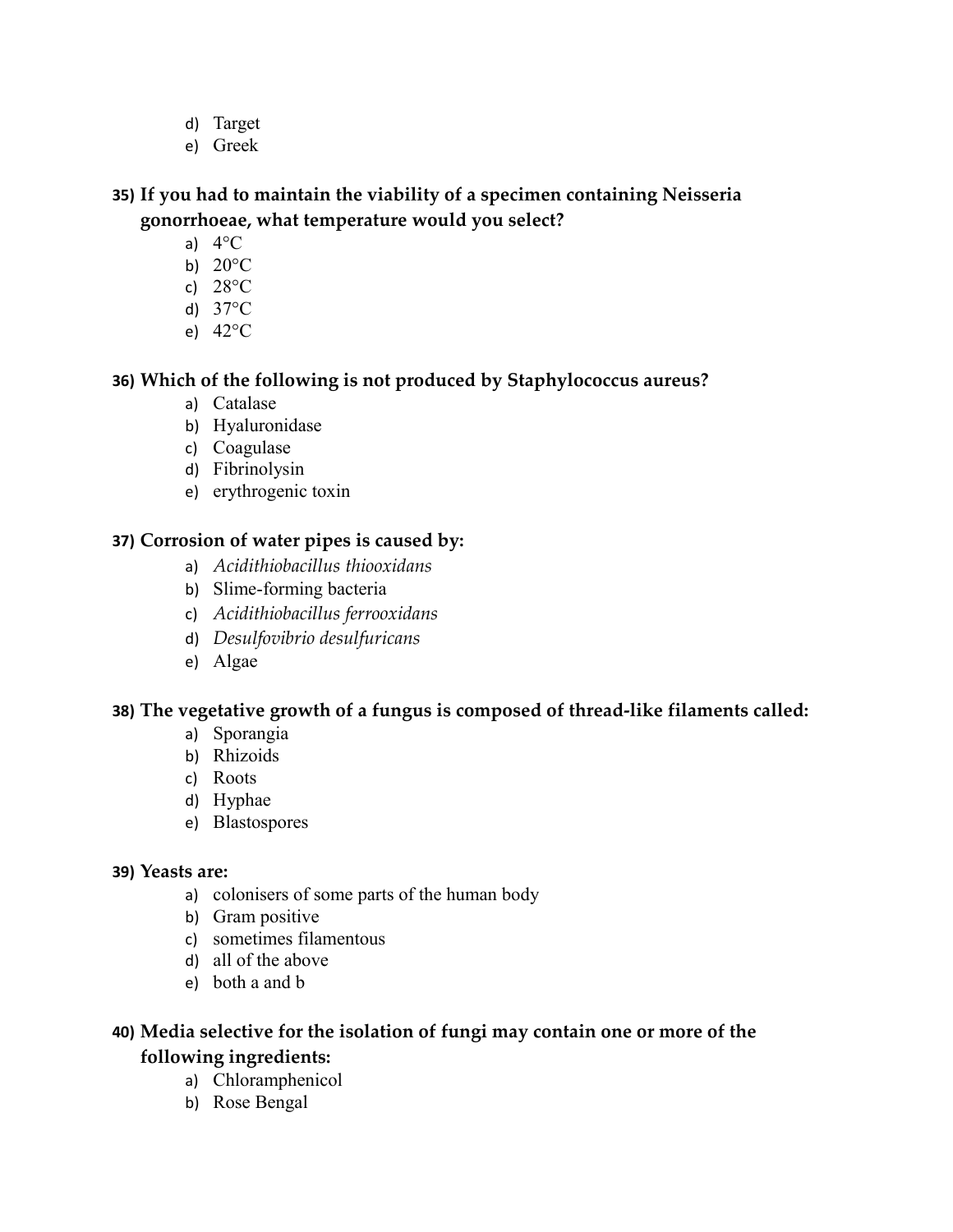- c) Cycloheximide
- d) both a and c
- e) all of the above

### **41)** *Amanita phalloides* **and** *Aspergillus flavus* **are similar in that they both:**

- a) form fleshy fruiting bodies which may be ingested
- b) produce potent toxins
- c) cause allergic reactions in individuals exposed to airborne spores
- d) may contaminate foods such as nuts or corn
- e) all of the above

### **42) A causative agent of ringworm is:**

- a) *Trichophyton rubrun*
- b) *Blastomyces dermatitidis*
- c) *Candida albicans*
- d) *Sporothrix schenckii*
- e) *Xylohypha bantiana*

### **43)** *Candida albicans* **may be identified by the production of:**

- a) Chlamydospores and germ tubes
- b) Arthroconidia and germ tubes
- c) Blastospores and pseudohyphae
- d) Microconidia and macroconidia
- e) All of the above

### **44) The antifungal antibiotic amphotericin B primarily acts by:**

- a) inhibiting cellular transport mechanisms
- b) disrupting cell membrane continuity
- c) uncoupling ribosomal subunits
- d) binding to DNA
- e) all of the above

#### **45) The arboviruses are defined as viruses capable of infecting certain:**

- a) vertebrates
- b) mammals
- c) mammals and vertebrates
- d) birds
- e) vertebrates and insects

### **46) Hemagglutination inhibition tests may be used diagnostically for all but.**

- a) measles virus
- b) rubella virus
- c) influenza virus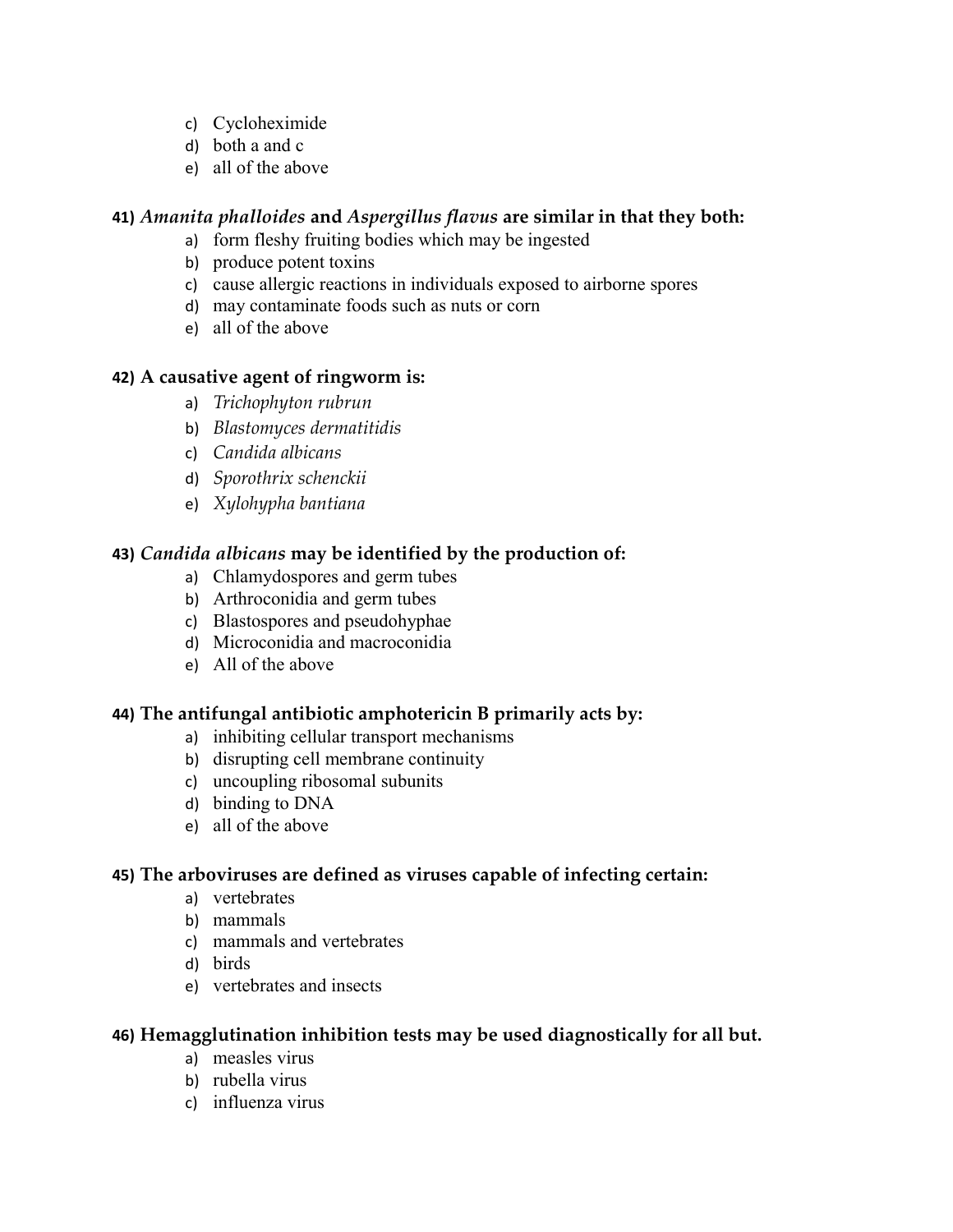- d) human papilloma virus
- e) adenovirus

### **47) Which of the following viruses is not transmitted by respiratory secretions?**

- a) Influenza
- b) Rubella
- c) St. Louis encephalitis
- d) Mumps
- e) Rhinovirus

## **48) Which of the following viruses does not form intranuclear inclusion bodies?**

- a) **V**accinia
- b) herpes simplex virus
- c) cytomegalovirus
- d) reovirus
- e) varicella zoster virus

# **49) A statement that a patient has had a four-fold or greater rise in antibody titer to a particular viral antigen over a period of time means:**

- a) an infection has occurred in the past
- b) an infection with that particular virus was in progress during that period of time
- c) the disease can definitely be attributed to that particular virus
- d) a secondary response has occurred
- e) nothing, unless the type of antibody is known

## **50) Attenuated live virus vaccines have been employed for the control of:**

- a) Measles
- b) Mumps
- c) Rubella
- d) variola major
- e) all of the above

# **51) The reason that influenza occurs periodically in pandemics is largely due to which one of the following reasons:**

- a) its ability to be transmitted easily from person-to-person
- b) its ability to resist inactivation when in droplet-nuclei in air
- c) its ability to undergo the phenomenon known as "antigenic drift"
- d) its ability to engender an immunity of only a year or less in its host
- e) its ability to infect a variety of hosts and survive inter–epidemic periods

## **52) Phosphorylation is a process whereby:**

- a) substrate molecules are converted into ATP
- b) the synthesis of macromolecules is coupled to the synthesis of ATP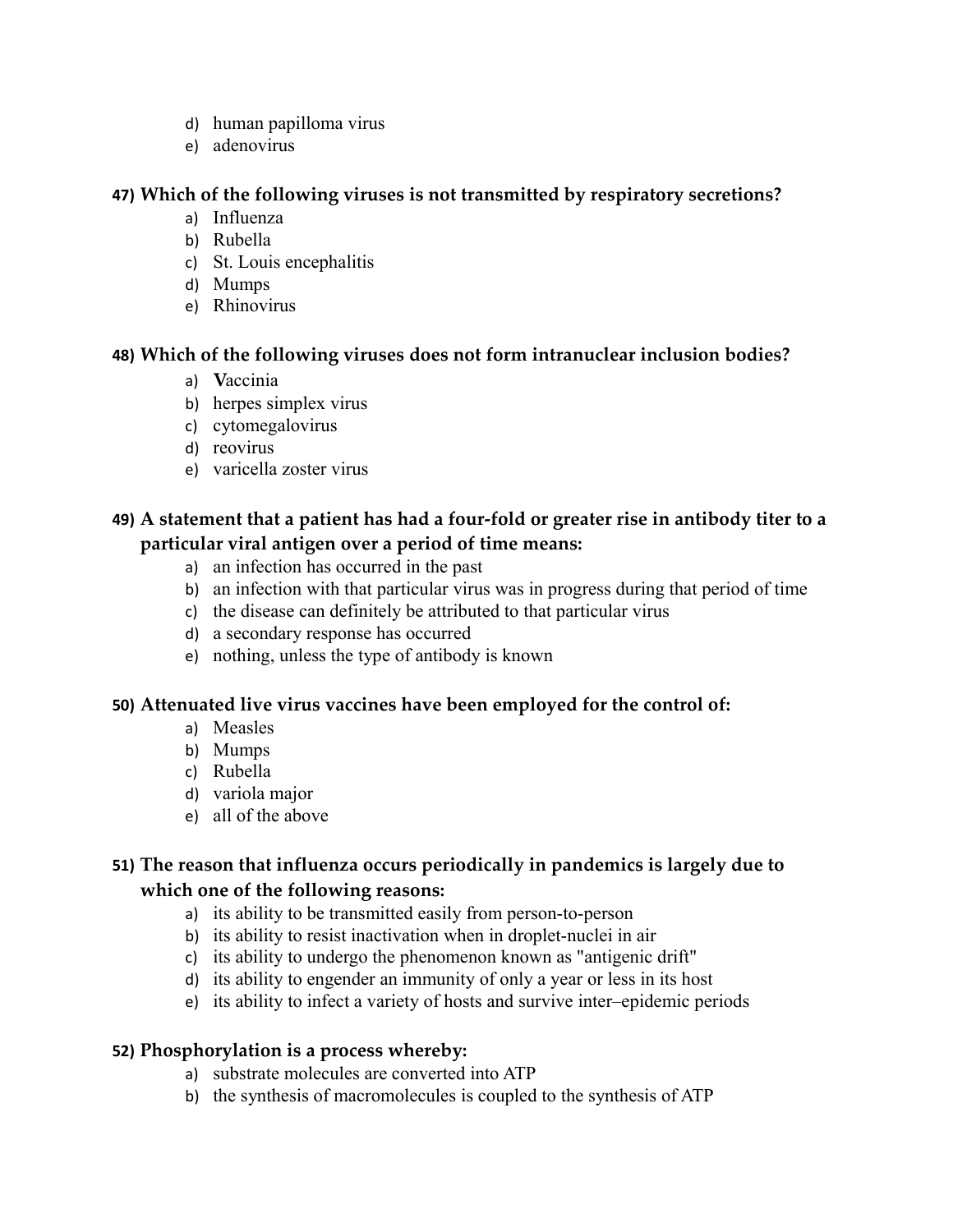- c) ATP is synthesized
- d) ATP is hydrolysed
- e) the hydrolysis of ATP is coupled to the synthesis of macromolecules

#### **53) Chemoheterotrophic metabolism involves:**

- a) the oxidation of organic molecules to produce energy and their use as a carbon source
- b) the fixation of carbon dioxide as carbon and energy
- c) the oxidation of chlorophyll for energy and fixation of carbon dioxide as a carbon source
- d) the oxidation of chlorophyll to fix carbon dioxide
- e) none of the above

### **54) All of the following affect the rate at which a population of microorganisms is killed except**

- a) population size
- b) organism's susceptibility
- c) time of exposure to the killing agent
- d) concentration of the amtimicrobial
- e) degree of hydration

#### **55) Antigens:**

- a) are always proteins
- b) induce the formation of antibodies
- c) are not involved in allergic reactions
- d) are immunoglobulins
- e) none of the above

#### **ANSWERS**

d **13** e **25** c **37** c **49** e a **14** e **26** a **38** d **50** e c **15** e **27** d **39** e **51** c e **16** d **28** c **40** e **52** c b **17** a **29** d **41** b **53** a c **18** c **30** d **42** a **54** a c **19** e **31** b **43** a **55** b d **20** e **32** e **44** b c **21** c **33** d **45** e d **22** a **34** a **46** d e **23** d **35** b **47** c e **24** d **36** e **48** d